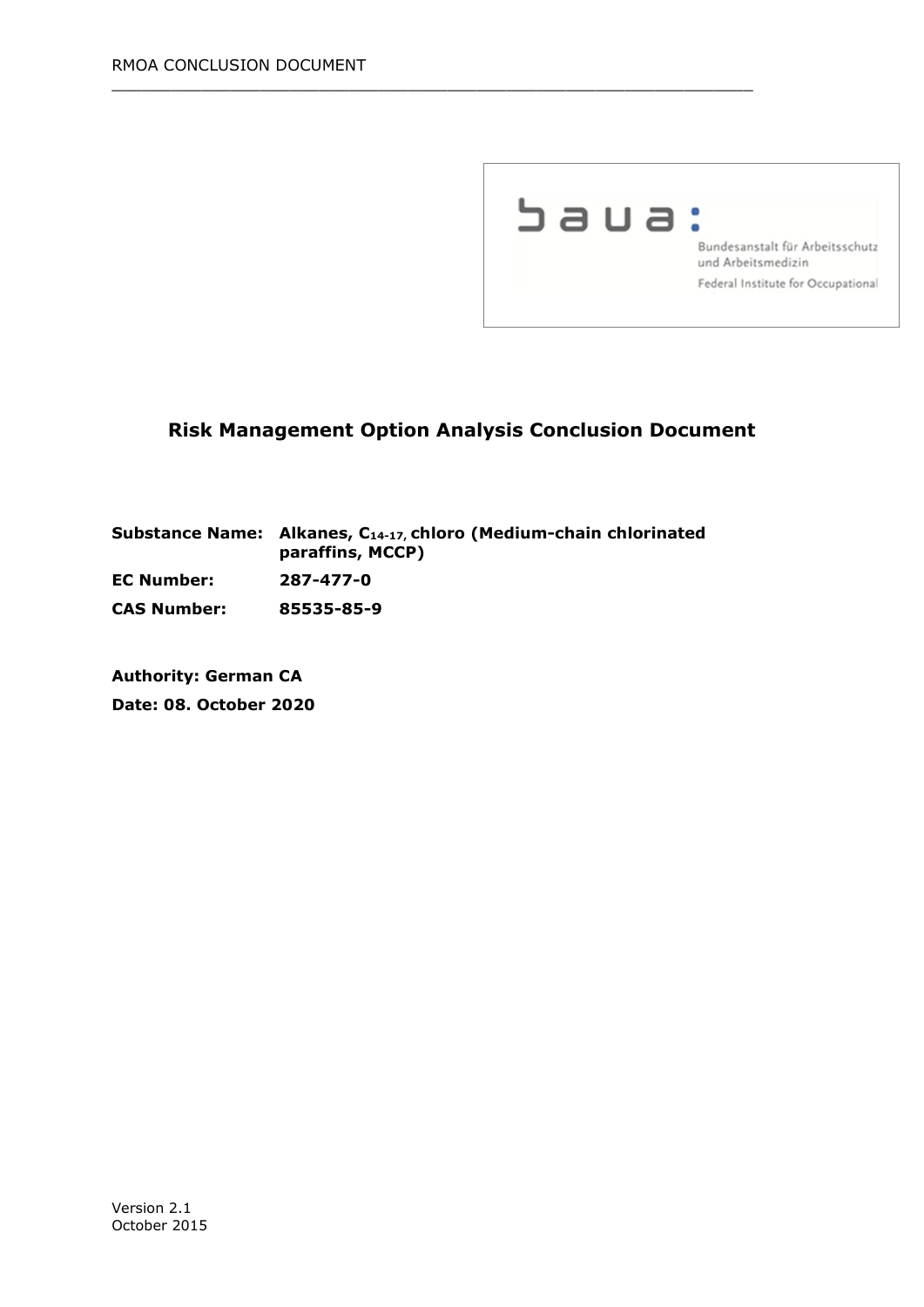#### **DISCLAIMER**

 $\_$  , and the set of the set of the set of the set of the set of the set of the set of the set of the set of the set of the set of the set of the set of the set of the set of the set of the set of the set of the set of th

The author does not accept any liability with regard to the use that may be made of the information contained in this document. Usage of the information remains under the sole responsibility of the user. Statements made or information contained in the document are without prejudice to any further regulatory work that ECHA or the Member States may initiate at a later stage. Risk Management Option Analyses and their conclusions are compiled on the basis of available information and may change in light of newly available information or further assessment.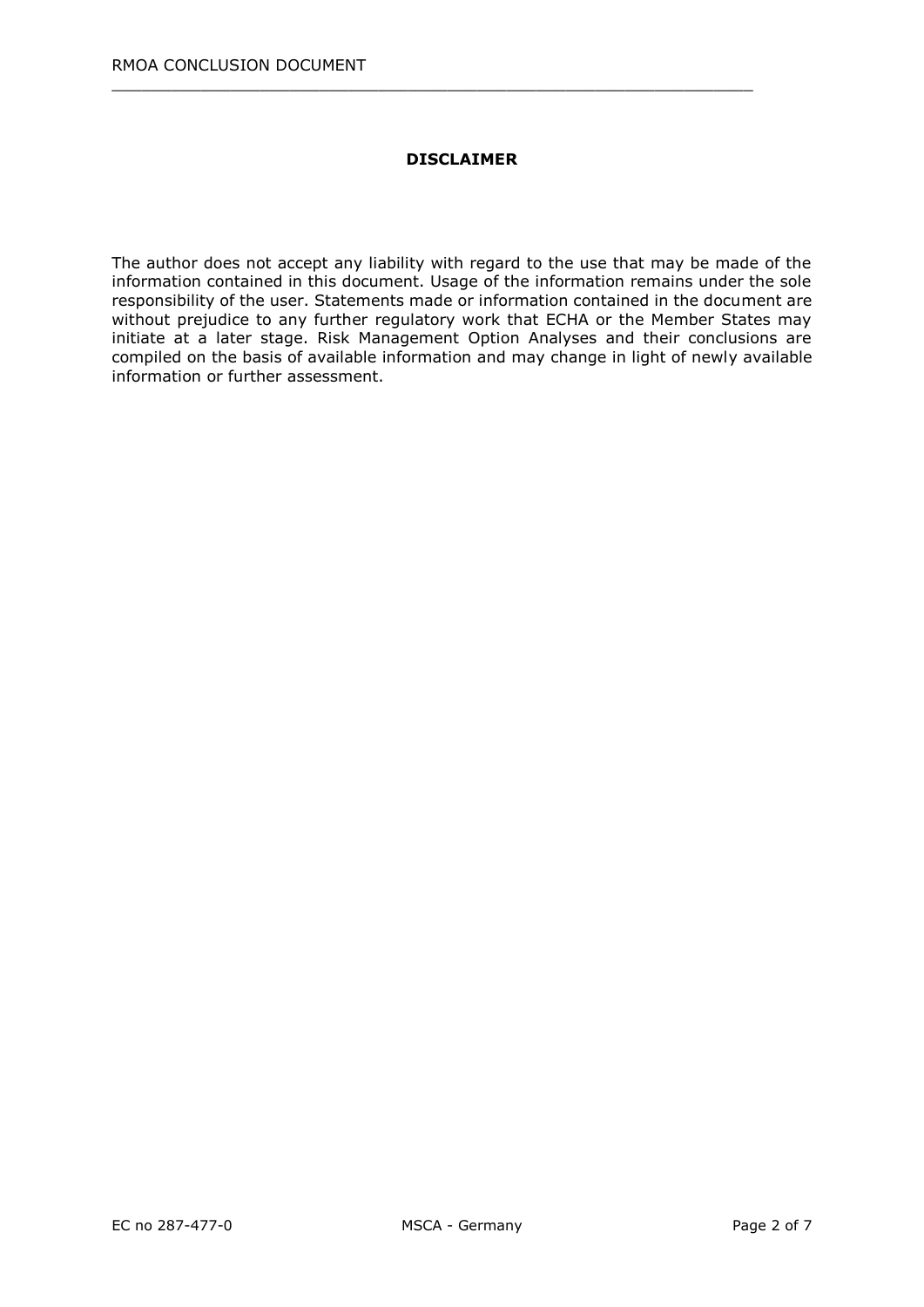# **Foreword**

The purpose of Risk Management Option analysis (RMOA) is to help authorities decide whether further regulatory risk management activities are required for a substance and to identify the most appropriate instrument to address a concern.

 $\_$  , and the set of the set of the set of the set of the set of the set of the set of the set of the set of the set of the set of the set of the set of the set of the set of the set of the set of the set of the set of th

RMOA is a voluntary step, i.e., it is not part of the processes as defined in the legislation. For authorities, documenting the RMOA allows the sharing of information and promoting early discussion, which helps lead to a common understanding on the action pursued. A Member State or ECHA (at the request of the Commission) can carry out this case-by-case analysis in order to conclude whether a substance is a 'relevant substance of very high concern (SVHC)' in the sense of the SVHC Roadmap to  $2020<sup>1</sup>$ .

An RMOA can conclude that regulatory risk management at EU level is required for a substance (e.g. harmonised classification and labelling, Candidate List inclusion, restriction, other EU legislation) or that no regulatory action is required at EU level. Any subsequent regulatory processes under the REACH Regulation include consultation of interested parties and appropriate decision making involving Member State Competent Authorities and the European Commission as defined in REACH.

This Conclusion document provides the outcome of the RMOA carried out by the author authority. In this conclusion document, the authority considers how the available information collected on the substance can be used to conclude whether regulatory risk management activities are required for a substance and which is the most appropriate instrument to address a concern. With this Conclusion document the Commission, the competent authorities of the other Member States and stakeholders are informed of the considerations of the author authority. In case the author authority proposes in this conclusion document further regulatory risk management measures, this shall not be considered initiating those other measures or processes. Since this document only reflects the views of the author authority, it does not preclude Member States or the European Commission from considering or initiating regulatory risk management measures which they deem appropriate.

-

 $1$  For more information on the SVHC Roadmap: [http://echa.europa.eu/addressing](http://echa.europa.eu/addressing-chemicals-of-concern/substances-of-potential-concern/svhc-roadmap-to-2020-implementation)[chemicals-of-concern/substances-of-potential-concern/svhc-roadmap-to-2020](http://echa.europa.eu/addressing-chemicals-of-concern/substances-of-potential-concern/svhc-roadmap-to-2020-implementation) [implementation](http://echa.europa.eu/addressing-chemicals-of-concern/substances-of-potential-concern/svhc-roadmap-to-2020-implementation)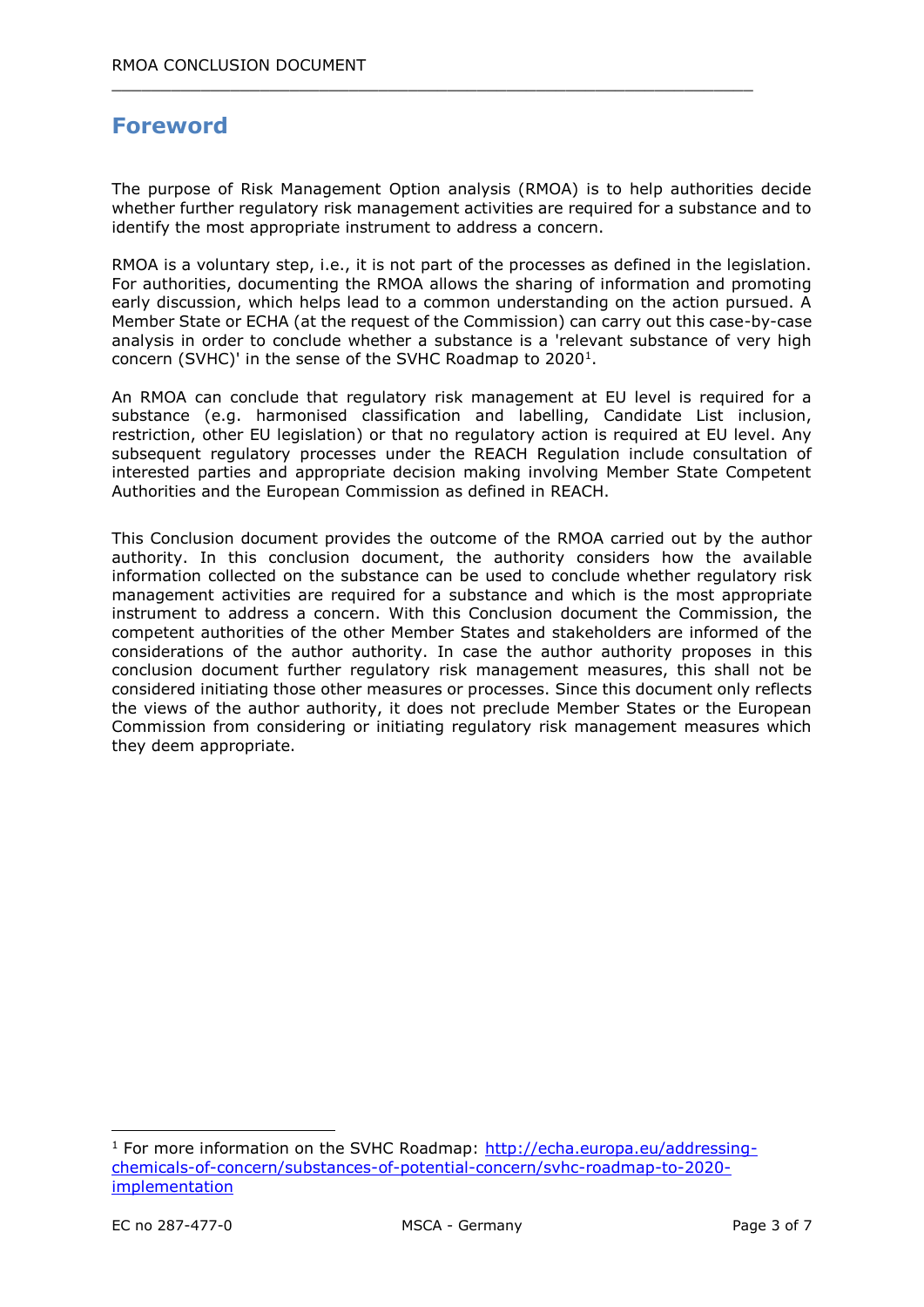# **1. OVERVIEW OF OTHER PROCESSES / EU LEGISLATION**

 $\_$  , and the set of the set of the set of the set of the set of the set of the set of the set of the set of the set of the set of the set of the set of the set of the set of the set of the set of the set of the set of th

A Risk Assessment Report (RAR) (EU, 2008) and the transitional Annex XV Report (UK, 2009) by the UK CA addressing human health and environmental endpoints revealed that a safe use for workers could not be demonstrated for the use of oil-based metal working fluids containing more than 10 % medium-chain chlorinated paraffins (MCCP). The registrants were therefore asked to implement a stepwise approach to reduce both dermal and inhalation exposure at the workplace and update theirs chemical safety reports (CSRs) accordingly.

Furthermore, MCCPs were subject to a targeted Substance Evaluation focussing on environmental endpoints by the UK CA which concluded that MCCPs have PBT and probably vPvB properties. A recently updated risk management options analysis (RMOA) by the same CA concluded that at various life cycle stages emissions into the environment are to be expected and that these releases are currently not minimised to the greatest extent technically and practically feasible. It advises to identify the MCCPs as a substance of very high concern (SVHC) followed by a restriction under REACH.

While the RMOA from the UK CA concentrates on the release of MCCP to the environment, human health risks are not addressed. In contrast, this present RMOA deals with human health related aspects of MCCP, only.

The toxicological data have been extensively reviewed in various evaluations: WHO (WHO, 1996), Canadian Environmental Protection Act (CEPA, 2008), EU Risk Assessment Report (EU, 2008), Scientific opinion on the risk assessment report on C14-17, chloro, human health part of the Scientific Committee on Health and Environmental Risks (SCHER, 2008), Committee on Toxicity of Chemicals in Food, Consumer Products and the Environment (COT, 2009), Federal Institute for Occupational Safety and Health (BAuA, 2011), Danish Ministry of the Environment (DEPA, 2013), United States Environmental Protection Agency (EPA) (DC, 2015). A scientific opinion by the European Food Safety Authority (EFSA) indicated no health concern regarding MCCP but limited the intake on consumption of fish meat only (EFSA Panel on Contaminants in the Food Chain et al., 2020).

### **2. CONCLUSION OF RMOA**

This conclusion is based on the REACH and CLP data as well as other available relevant information taking into account the SVHC Roadmap to 2020, where appropriate.

| <b>Conclusions for human health endpoints</b>     |  |  |
|---------------------------------------------------|--|--|
| Need for follow-up regulatory action at EU level: |  |  |
| Harmonised classification and labelling           |  |  |
| Identification as SVHC (authorisation)            |  |  |
| <b>Restriction under REACH</b>                    |  |  |
| Other EU-wide regulatory measures                 |  |  |
| Need for action other than EU regulatory action   |  |  |
| No action needed at this time                     |  |  |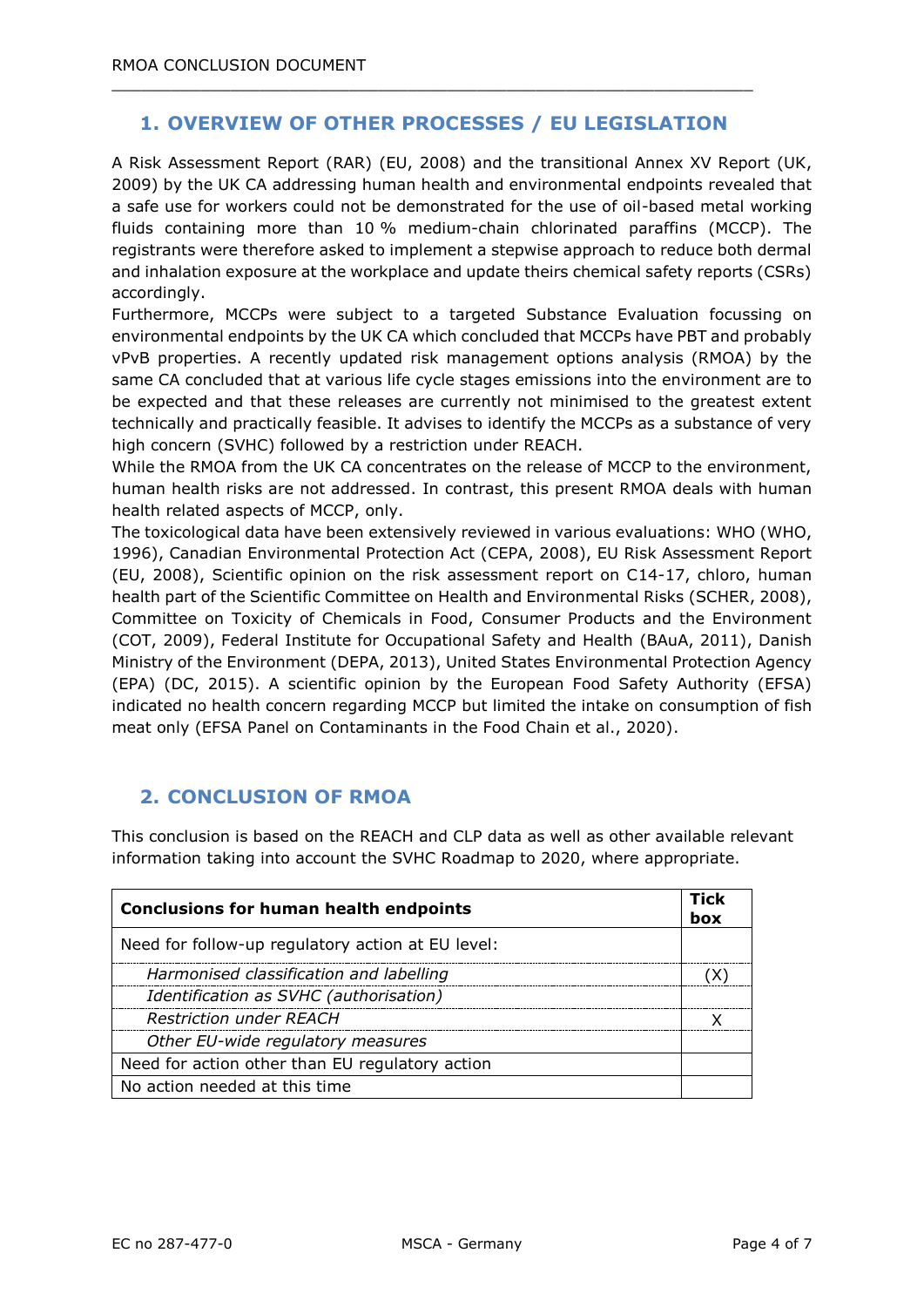#### **3. NEED FOR FOLLOW-UP REGULATORY ACTION AT EU LEVEL**

 $\_$  , and the set of the set of the set of the set of the set of the set of the set of the set of the set of the set of the set of the set of the set of the set of the set of the set of the set of the set of the set of th

There are three different areas of concern that in its consequences warrant regulatory risk management. Firstly, there is uncertainty regarding toxicological data and human health endpoints. The effect of chain length and degree of chlorination on the toxicity of MCCP is not known. Moreover, the mode of action for the effect of MCCP on the thyroid and its hormones/regulation is still unclear, therefore a concern for endocrine disruption and neurodevelopmental toxicity cannot be ruled out. Furthermore, there is a lack of specific carcinogenicity test data for MCCP and a standard data gap for genotoxicity and toxicity to reproduction. These concerns should be clarified via Compliance Check (CCH) and/or Substance Evaluation (SEv), if needed. Depending on the new data, decisions on further risk management options or measures like e.g. restriction have to be taken. Further data may allow identification of MCCP as endocrine disruptors or classification for developmental toxicity.

Secondly, the author member state competent authority (aMSCA) has identified an uncontrolled risk for oil-based metal working fluids (MWF) with an MCCP content of more than 3 % MCCP. The problem regarding the MWFs has been pointed out already in the Annex XV transitional report by the UK CA and the registrants were asked to update their CSRs and include steps to reduce exposure to MCCP. However, until now the registrants neither provided new exposure data nor updated the risk management measures in the CSRs.

Thirdly, MCCP are found in significant amounts in certain consumer products, especially food contact materials or food supplements which are not registered under REACH. Although the source of MCCP in all of these products is not known, the aMSCA concludes that there is an uncontrolled risk for infants due to leakage of MCCP out of hand blenders into the prepared food. This is in contrast to previous evaluations, in which no significant exposure of consumers to MCCP was concluded.

### **3.1 Harmonised classification and labelling**

MCCPs are included as a single entry in Annex VI with a harmonised classification as Aquatic acute 1 (H400) and Aquatic chronic 1 (H410) as well as Lact. (H362). A revision of this classification should be considered if new data become available concerning reproductive and developmental toxicity, and/or the genotoxic or carcinogenic potential of MCCP, e.g. via Compliance Check (CCH).

# **3.2 Identification as a substance of very high concern, SVHC (first step towards authorisation)**

To the current state of knowledge the aMSCA does not consider SVHC identification followed by authorisation as an adequate RMO to address the concern human health because authorisation does not seem to be the most effective measure for consumer protection as it is not effective to control imported articles.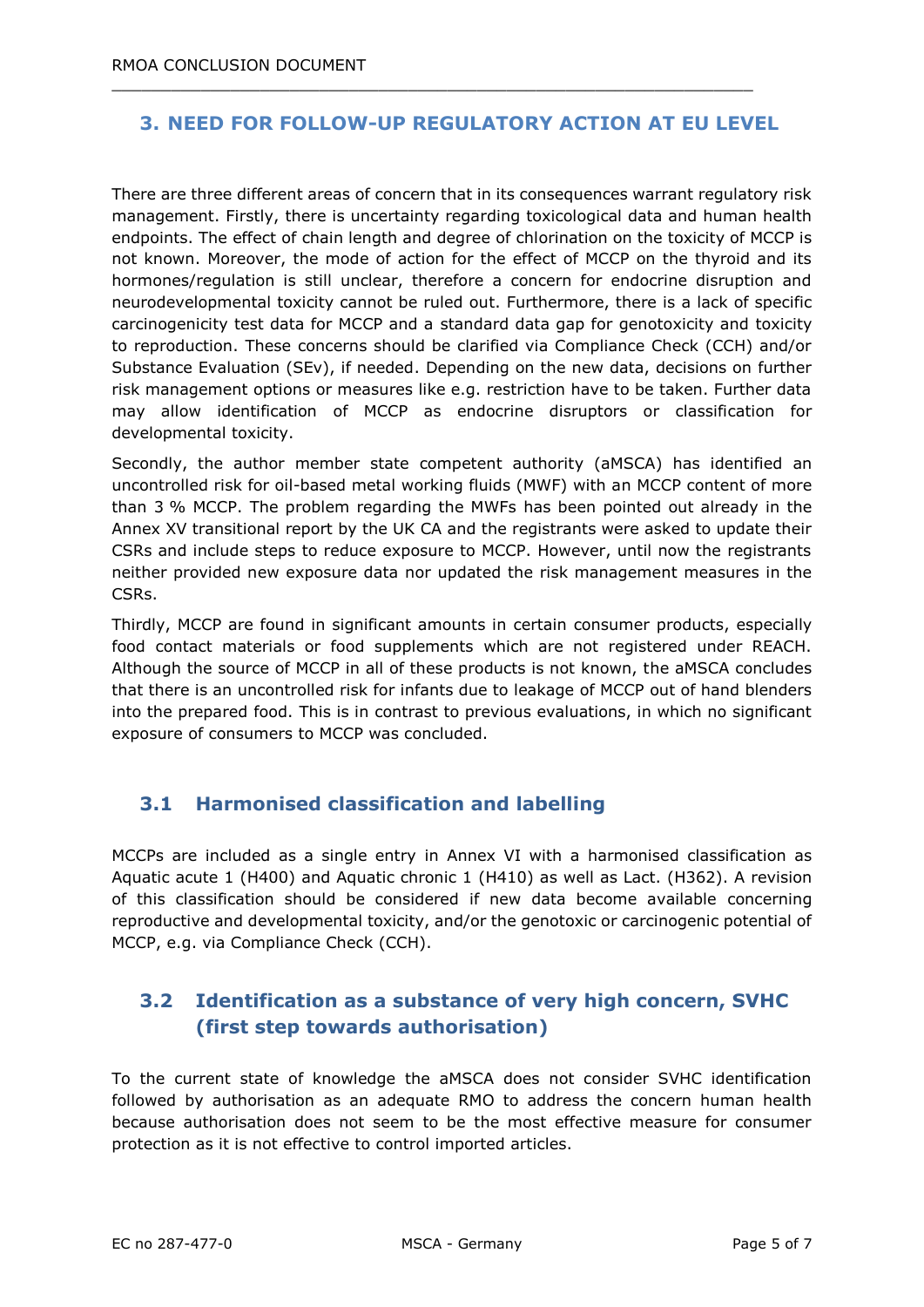From the OSH perspective, SVHC identification and inclusion in Annex XIV are generally regarded as a very effective RMO if followed subsequently. However, the authorisation process should be pursued if substitution of a substance in all/most applications is required and needs to be promoted. In the case of MCCP in MWF, a risk was identified only for a well defined use while risks for other industrial and professional uses can be adequately controlled by appropriate RMMs. Therefore, authorisation is considered a disproportionate RMO by the aMSCA.

 $\_$  , and the set of the set of the set of the set of the set of the set of the set of the set of the set of the set of the set of the set of the set of the set of the set of the set of the set of the set of the set of th

#### **3.3 Restriction under REACH**

A restriction of substances under REACH should be considered if an unacceptable risk to humans or the environment can be demonstrated that is not adequately controlled and needs to be addressed at EU level, according to Article 69(1) and 69(4). Restriction would apply to both imported articles and those manufactured in the European Union and in the case of MCCP would be a more effective regulatory option than authorisation.

According to current data, a preliminary risk characterisation ratio above 1 could be demonstrated for the use of hand blenders for food preparation for infants. It should be noted that the available data is mainly targeted on food applications (e.g. hand blenders, baking ovens) and more information on the occurrence of MCCP is needed. Additional data is necessary and should be requested within CCH and if appropriate eventually via SEv in order to refine hazard and risk assessment. A restriction proposal may be considered at a later stage as an appropriate measure to limit the risks for consumers.

In addition, the aMSCA reassessed the previous identified risk for the use of oil-based MWF in the scope of this RMOA. Based on the assessment of current REACH registration data and the information gained in the public consultation, the aMSCA concludes that the risks arising from the use of oil-based MWF containing MCCP in a concentrations of  $>3$  % are not adequately controlled for workers (RCR>1).

The most effective strategy of regulating this specific use at the workplace would be a targeted restriction limiting the concentration of MCCP in oil-based MWF to concentrations of  $\leq$  3 %.

However, in a restriction proposal an unacceptable risk must be demonstrated. For the moment, standard data on toxicity to reproduction and mutagenicity are missing in the dossier. For a clearer description of the toxicological data, which is required for the risk assessment, generation of this data e.g. via CCH should first be awaited.